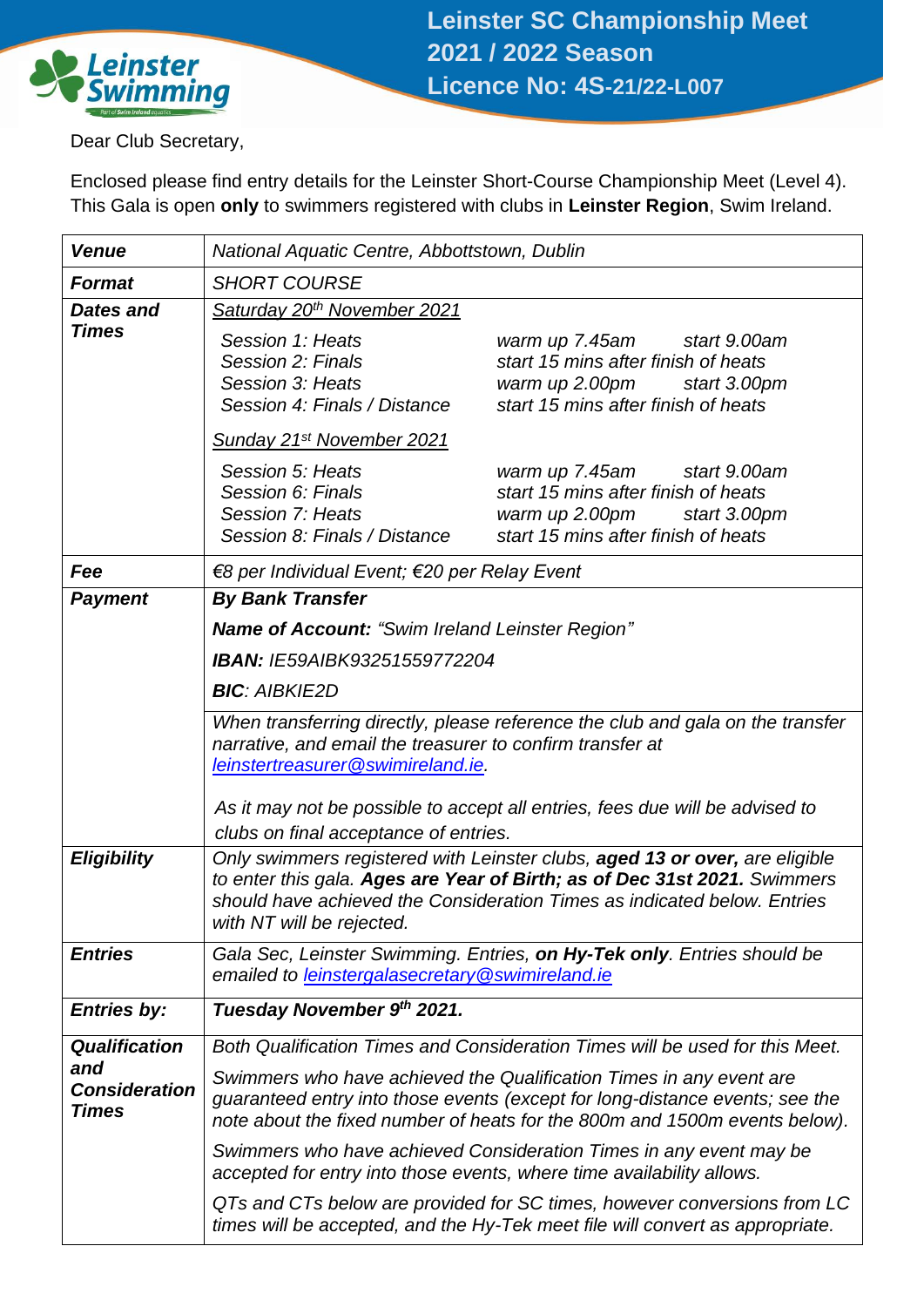

| <b>Age Groups</b>                                           | Qualification Times and Consideration Times will be assessed under two<br>different age-groupings, as follows:                                                                                                                                                                                                         |  |  |  |  |  |  |  |
|-------------------------------------------------------------|------------------------------------------------------------------------------------------------------------------------------------------------------------------------------------------------------------------------------------------------------------------------------------------------------------------------|--|--|--|--|--|--|--|
|                                                             | Youth – Ages 13-16 (Boys) and 13-15 (Girls)                                                                                                                                                                                                                                                                            |  |  |  |  |  |  |  |
|                                                             | Senior - Ages 17+ (Boys) and 16+ (Girls)                                                                                                                                                                                                                                                                               |  |  |  |  |  |  |  |
| <b>Swim Ireland</b><br><b>Registration</b><br><b>Number</b> | A Swim Ireland registration number must be included with every entry. This<br>number is the unique identifier of every swimmer in the national database.                                                                                                                                                               |  |  |  |  |  |  |  |
| <b>Entry Name</b><br><b>Protocols</b>                       | The results from this Championship Meet will be added to the Swim Ireland<br>and Leinster databases. To ensure that results get attributed correctly to<br>swimmers, please ensure the format of names within your Team Manager (or<br>similar) database, and provided with entries, is as follows:                    |  |  |  |  |  |  |  |
|                                                             | All those with a Mac/Mc surname need to have a space after the Mac/Mc<br>(e.g. Mac Dougal, Mc Donnell);                                                                                                                                                                                                                |  |  |  |  |  |  |  |
|                                                             | All those with an O need to be written as e.g. O'Donnell (no space before or<br>after the apostrophe). This is irrespective of whether or not that is how the<br>swimmer normally writes their name.                                                                                                                   |  |  |  |  |  |  |  |
| <b>Entry Times</b>                                          | Entry times must have been achieved after July 1 <sup>st</sup> 2019                                                                                                                                                                                                                                                    |  |  |  |  |  |  |  |
| <b>Scratches</b>                                            | Scratches for this gala will close at 5pm on Friday November 19th for Session<br>1, 2 and 4, and 5pm on Saturday November 20 <sup>th</sup> for Sessions 6 and 8.<br>Scratches via email to leinstergalasecretary @swimireland.ie or in person at<br>the gala.                                                          |  |  |  |  |  |  |  |
| <b>Heats</b>                                                | Clubs will be notified in advance as to any changes to the competition.<br>Numbers of heats may be curtailed to allow the gala to be run off in a<br>reasonable time-frame.                                                                                                                                            |  |  |  |  |  |  |  |
| <b>Finals</b>                                               | A and B Finals will be run in each 50m, 100m & 200m event. The Finals will<br>be Open; there will not be separate Finals for the different Youth and Senior<br>age categories.                                                                                                                                         |  |  |  |  |  |  |  |
| 800m and<br>1500m events                                    | Separate 800m and 1500m events will be held for Boys and Girls. In the case<br>of the 800m event, there will be two heats only for each gender. In the case of<br>the 1500m event, there will be one heat only for each gender. Swimmers will<br>be allocated places in the heats based on validated entry times.      |  |  |  |  |  |  |  |
| <b>Relays</b>                                               | All relay events will be Open; there will not be separate age-group categories<br>for Relay Events. Clubs may enter up to two teams per Relay Events, but<br>may win only one medal per event. E.g. if teams from the same club finish<br>first and third, the bronze medal will be awarded to the fourth-placed team. |  |  |  |  |  |  |  |
| <b>Medals</b>                                               | The first three swimmers in each A Final will be awarded Leinster<br>championship medals. In addition, a set of medals will be awarded to the<br>leading swimmers in the Youth age group, according to the following criteria:                                                                                         |  |  |  |  |  |  |  |
|                                                             | Youth medal candidates must have qualified for a final (A or B) in the<br>50m, 100m and 200m events;                                                                                                                                                                                                                   |  |  |  |  |  |  |  |
|                                                             | Youth swimmers who win championship medals will not be awarded<br>an age-group medal;                                                                                                                                                                                                                                  |  |  |  |  |  |  |  |
|                                                             | The top three Youth swimmers (based on times achieved in the Finals,<br>or in the Heats for the HDW events) will be awarded age-group<br>medals.                                                                                                                                                                       |  |  |  |  |  |  |  |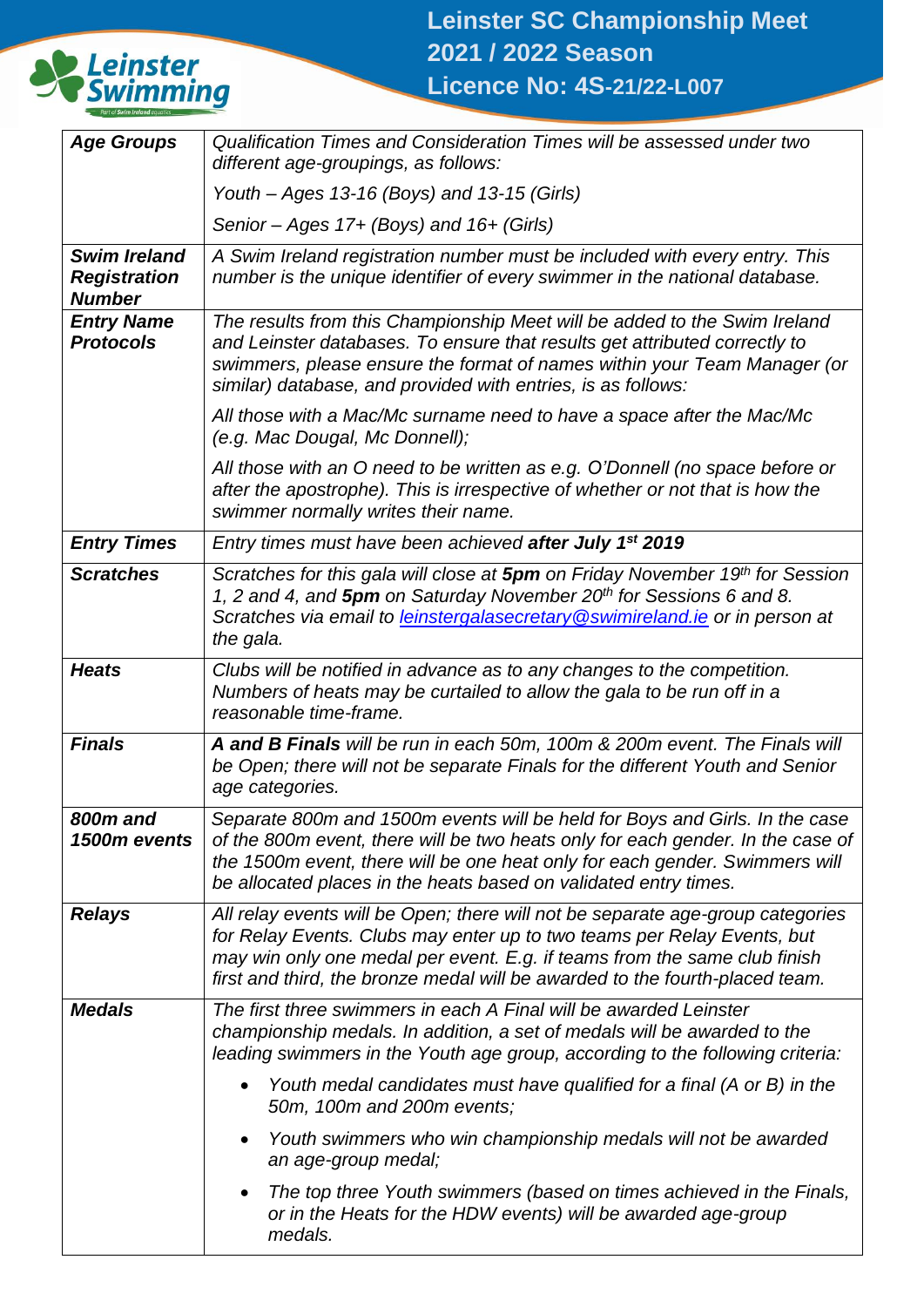

| <b>Officials</b>                            | Clubs must provide officials in a ratio of one official to every four swimmers<br>(this includes the senior gala officials). Different arrangements may apply to<br>the rostering of officials for long distance events (800m, 1500m).                                                                                                                                                                                                                                                                                                                                                                                                                                                                           |
|---------------------------------------------|------------------------------------------------------------------------------------------------------------------------------------------------------------------------------------------------------------------------------------------------------------------------------------------------------------------------------------------------------------------------------------------------------------------------------------------------------------------------------------------------------------------------------------------------------------------------------------------------------------------------------------------------------------------------------------------------------------------|
| <b>FINA</b>                                 | This gala will be run under FINA rules. In particular, please note that the<br>regulations relating to FINA-approved swimsuits will be enforced.                                                                                                                                                                                                                                                                                                                                                                                                                                                                                                                                                                 |
| <b>Withdrawals</b>                          | Swimmers must withdraw from finals within 30 minutes of the heat results<br>being announced; failure to scratch from finals will lead to a fine of €20.00                                                                                                                                                                                                                                                                                                                                                                                                                                                                                                                                                        |
| <b>Complaints</b>                           | Clubs are reminded that the only club representatives who are permitted to<br>enter a complaint or to otherwise approach the Referee, Meet Director or<br>Gala Recorder are Coaches and Team Managers.                                                                                                                                                                                                                                                                                                                                                                                                                                                                                                           |
| Code of<br><b>Conduct</b>                   | It is a pre-condition to a swimmer being entered for a Leinster Region gala<br>that all parents / guardians who attend and/or assume officiating duties<br>(timekeeping etc) have consented to be subject to the SI Code of Conduct.                                                                                                                                                                                                                                                                                                                                                                                                                                                                             |
| <b>Data</b><br><b>Protection</b>            | Leinster Region, Swim Ireland uses a computer database to manage entries<br>and results of swimming meets, and also to manage competition records of<br>swimmers. By submitting and accepting entries to the meet consent is hereby<br>given, as required by the Data Protection Act, to the holding of personal<br>information on Leinster Region computer databases. Personal data held for<br>each swimmer will be name, date of birth, club, Swim Ireland registration<br>number, entry times, achieved times and DQ codes. Certain elements of this<br>data (name, club, age, times, achieved times) may be made public prior to,<br>during or after the meet (e.g. programmes, results, Meet Mobile, etc). |
| <b>COVID</b><br><b>Protocols</b>            | The Leinster SC Championship Meet will be held in full compliance with all of<br>the government guidelines pertaining to the COVID pandemic that are in<br>operation on Nov $20th$ and $21st$ , in addition to the protocols and regulations<br>agreed between Leinster Swimming and the management of the NAC.                                                                                                                                                                                                                                                                                                                                                                                                  |
|                                             | All Swimmers, Officials, Coaches and Team Managers (aged 18 or over)<br>must complete (online) a COVID questionnaire in advance and submit it to<br>the NAC. The questionnaire can be accessed here NAC Event Day Covid<br>Form.                                                                                                                                                                                                                                                                                                                                                                                                                                                                                 |
|                                             | Swimmers, Officials, Coaches and Team Managers should enter through the<br>main doors of the NAC and pass through the turnstiles. They should then<br>proceed to the viewing gallery above the changing rooms and establish a<br>suitable section of seating to accommodate their team. Team Managers<br>should discourage the mixing of swimmers between teams and ensure social<br>distancing practices are adhered to. Officials, Coaches and Team Managers<br>must wear face masks all the time while indoors in any part of the NAC<br>buildings, except when taking food or drink.                                                                                                                         |
|                                             | Swimmers must wear face masks when moving around the building, on the<br>balconies, in the changing rooms, lining up, and on the pool deck generally.                                                                                                                                                                                                                                                                                                                                                                                                                                                                                                                                                            |
| <b>Digital Covid</b><br><b>Certificates</b> | All persons aged 18 years of over, including swimmer, who enter the NAC<br>must have a valid Digital Covid Certificate which indicates vaccination or<br>recent recovery from COVID. DCCs will be checked on entry to the building.<br>Clubs should ensure that all 18+ swimmers and parents are aware of this<br>regulation. Those aged 18 or over who do not possess a Digital Covid<br>Certificate should not travel to the NAC as they will be denied entry to the<br>building.                                                                                                                                                                                                                              |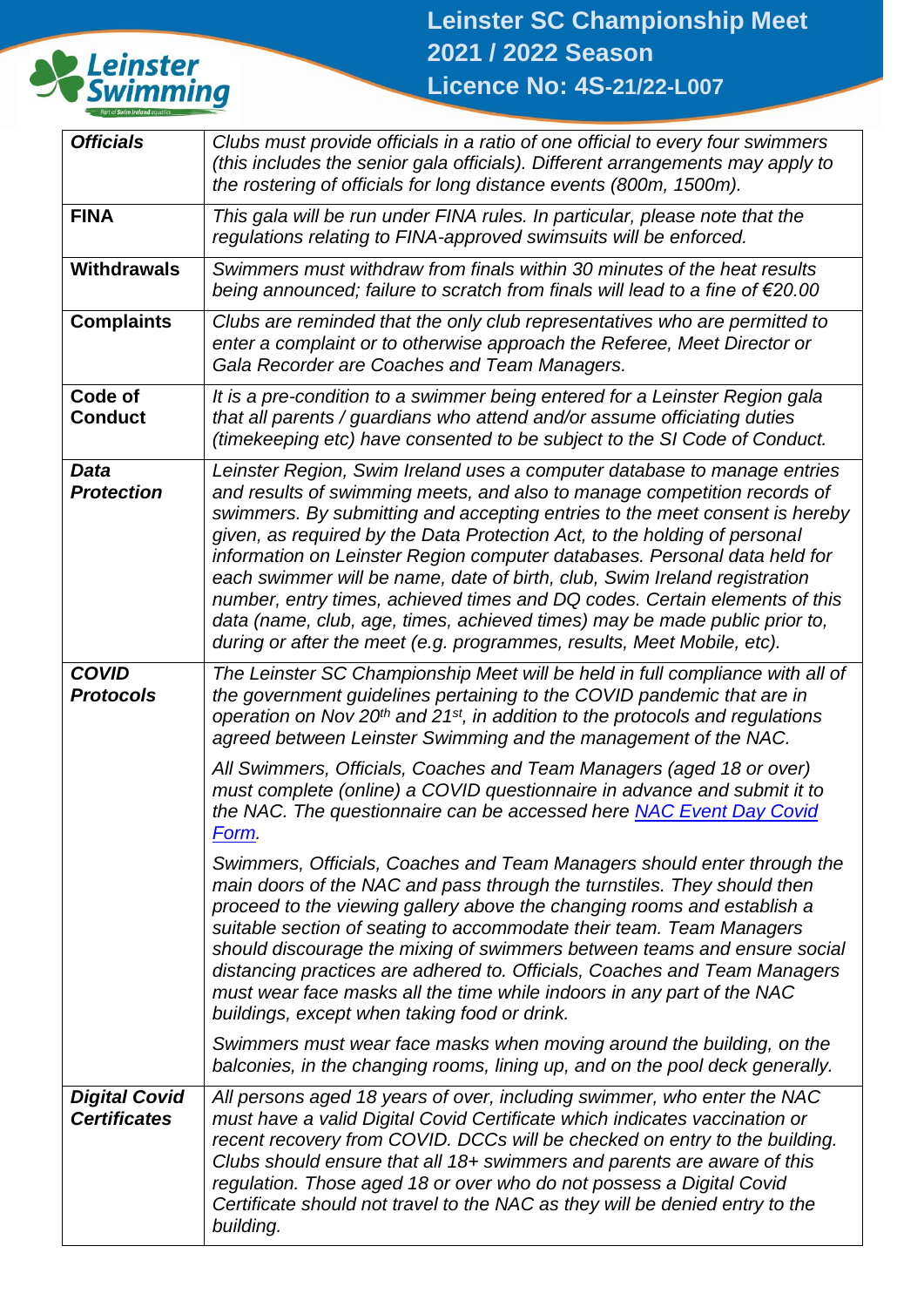

## **LEINSTER SC CHAMPIONSHIPS NOVEMBER 2021 ORDER of EVENTS**

### **SATURDAY 20th NOVEMBER 2021**

### **SESSION ONE SESSION TWO HEATS Warm-Up 7:30am, Start 9.00am FINALS Start 15mins after finish of Heats**

|    | Mixed       | 4x50 | Freestyle Relay     | <b>HDW</b> |  | 3  | Boys        | 100 | I.M.                | Final   |                     |       |
|----|-------------|------|---------------------|------------|--|----|-------------|-----|---------------------|---------|---------------------|-------|
| 2  | Girls       | 400  | Freestyle           | <b>HDW</b> |  | 4  | Girls       | 50  | <b>Butterfly</b>    | Final   |                     |       |
| 3  | <b>Boys</b> | 100  | I.M.                | Heats      |  | 5  | Boys        | 50  | Freestyle           | Final   |                     |       |
| 4  | Girls       | 50   | <b>Butterfly</b>    | Heats      |  | 6  | Girls       | 200 | <b>Backstroke</b>   | I Final |                     |       |
| 5  | <b>Boys</b> | 50   | Freestyle           | Heats      |  | 7  | <b>Boys</b> | 200 | <b>Breaststroke</b> | Final   |                     |       |
| 6  | Girls       | 200  | <b>Backstroke</b>   | Heats      |  |    |             | 8   | Girls               | 100     | <b>Breaststroke</b> | Final |
| 7  | <b>Boys</b> | 200  | Breaststroke        | Heats      |  | 9  | <b>Boys</b> | 100 | <b>Backstroke</b>   | Final   |                     |       |
| 8  | Girls       | 100  | <b>Breaststroke</b> | Heats      |  | 10 | Girls       | 200 | I.M.                | I Final |                     |       |
| 9  | <b>Boys</b> | 100  | <b>Backstroke</b>   | Heats      |  | 11 | <b>Boys</b> | 200 | Freestyle           | Final   |                     |       |
| 10 | Girls       | 200  | I.M.                | Heats      |  |    |             |     |                     |         |                     |       |
| 11 | <b>Boys</b> | 200  | Freestyle           | Heats      |  |    |             |     |                     |         |                     |       |

| 3  | <b>Boys</b> | 100 | I.M.                | 1 Final |
|----|-------------|-----|---------------------|---------|
| 4  | Girls       | 50  | <b>Butterfly</b>    | 1 Final |
| 5  | <b>Boys</b> | 50  | Freestyle           | 1 Final |
| 6  | Girls       | 200 | <b>Backstroke</b>   | 1 Final |
| 7  | <b>Boys</b> | 200 | <b>Breaststroke</b> | 1 Final |
| 8  | Girls       | 100 | <b>Breaststroke</b> | 1 Final |
| 9  | <b>Boys</b> | 100 | <b>Backstroke</b>   | 1 Final |
| 10 | Girls       | 200 | I.M.                | 1 Final |
| 11 | <b>Boys</b> | 200 | Freestyle           | 1 Final |

#### **SESSION THREE SESSION FOUR HEATS Warm-Up 2:00pm, Start 3.00pm FINALS Start 15mins after finish of Heats**

| 12 | Girls       | 200  | <b>Butterfly</b>  | Heats      | 12 | Girls       | 200 | <b>Butterfly</b>    | Final |
|----|-------------|------|-------------------|------------|----|-------------|-----|---------------------|-------|
| 13 | <b>Boys</b> | 100  | <b>Butterfly</b>  | Heats      | 13 | <b>Boys</b> | 100 | <b>Butterfly</b>    | Final |
| 14 | Girls       | 100  | Freestyle         | Heats      | 4  | Girls       | 100 | Freestyle           | Final |
| 15 | <b>Boys</b> | 50   | Breaststroke      | Heats      | 15 | <b>Boys</b> | 50  | <b>Breaststroke</b> | Final |
| 16 | Girls       | 50   | <b>Backstroke</b> | Heats      | 16 | Girls       | 50  | <b>Backstroke</b>   | Final |
| 17 | <b>Boys</b> | 400  | I.M.              | <b>HDW</b> | 20 | <b>Boys</b> | 800 | Freestyle           | HDW ( |
| 18 | Girls       | 4x50 | Freestyle Relay   | <b>HDW</b> | 21 | Girls       | 800 | Freestyle           | HDW ( |
| 19 | <b>Boys</b> | 4x50 | Freestyle Relay   | <b>HDW</b> |    |             |     |                     |       |
|    |             |      |                   |            |    |             |     |                     |       |

| 12 | Girls       | 200  | <b>Butterfly</b>  | Heats      | $\overline{2}$ | Girls       | 200 | <b>Butterfly</b>  | Final         |
|----|-------------|------|-------------------|------------|----------------|-------------|-----|-------------------|---------------|
| 13 | <b>Boys</b> | 100  | <b>Butterfly</b>  | Heats      | 3              | <b>Boys</b> | 100 | <b>Butterfly</b>  | Final         |
| 14 | Girls       | 100  | Freestyle         | Heats      | 4              | Girls       | 100 | Freestyle         | Final         |
| 15 | <b>Boys</b> | 50   | Breaststroke      | Heats      | 5              | <b>Boys</b> | 50  | Breaststroke      | Final         |
| 16 | Girls       | 50   | <b>Backstroke</b> | Heats      | 6              | Girls       | 50  | <b>Backstroke</b> | Final         |
| 17 | <b>Boys</b> | 400  | I.M.              | <b>HDW</b> | 20             | <b>Boys</b> | 800 | Freestyle         | HDW (2 heats) |
| 18 | Girls       | 4x50 | Freestyle Relay   | <b>HDW</b> | 21             | Girls       | 800 | Freestyle         | HDW (2 heats) |
|    |             |      |                   |            |                |             |     |                   |               |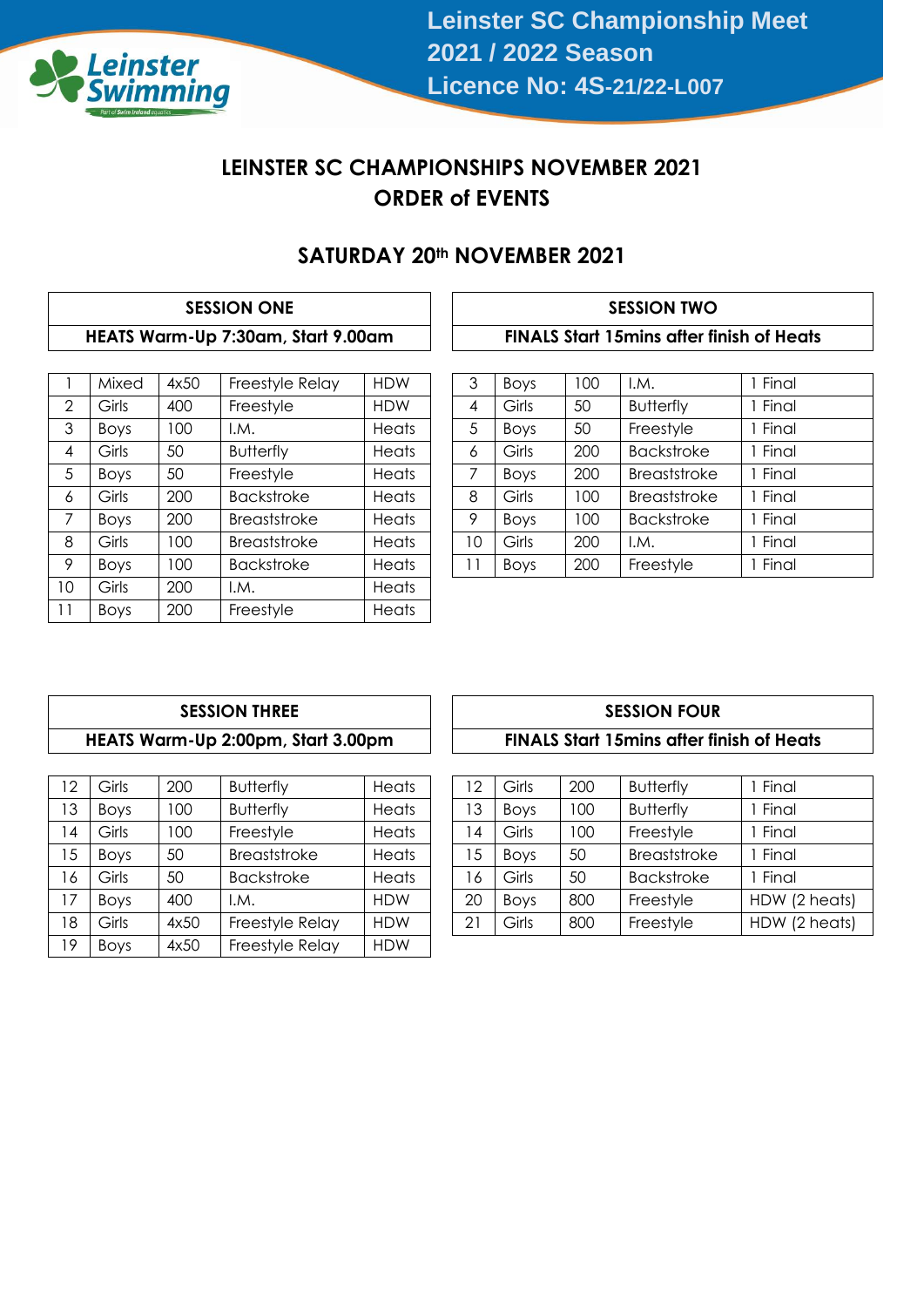

## **LEINSTER SC CHAMPIONSHIPS NOVEMBER 2021 ORDER of EVENTS**

### **SUNDAY 21st NOVEMBER 2021**

#### **SESSION FIVE SESSION SIX HEATS Warm-Up 7:30am, Start 9.00am FINALS Start 15mins after finish of Heats**

| 22 | Mixed       | 4x50 | Medley Relay        | <b>HDW</b> | 24 | Girls       | 100 | I.M.                | 1 Final |
|----|-------------|------|---------------------|------------|----|-------------|-----|---------------------|---------|
| 23 | <b>Boys</b> | 400  | Freestyle           | <b>HDW</b> | 25 | Boys        | 50  | <b>Butterfly</b>    | Fina    |
| 24 | Girls       | 100  | I.M.                | Heats      | 26 | Girls       | 50  | Freestyle           | Final   |
| 25 | <b>Boys</b> | 50   | <b>Butterfly</b>    | Heats      | 27 | <b>Boys</b> | 200 | <b>Backstroke</b>   | 1 Final |
| 26 | Girls       | 50   | Freestyle           | Heats      | 28 | Girls       | 200 | Breaststroke        | Fina    |
| 27 | <b>Boys</b> | 200  | <b>Backstroke</b>   | Heats      | 29 | <b>Boys</b> | 100 | <b>Breaststroke</b> | 1 Final |
| 28 | Girls       | 200  | <b>Breaststroke</b> | Heats      | 30 | Girls       | 100 | <b>Backstroke</b>   | 1 Final |
| 29 | <b>Boys</b> | 100  | Breaststroke        | Heats      | 31 | <b>Boys</b> | 200 | I.M.                | Fina    |
| 30 | Girls       | 100  | <b>Backstroke</b>   | Heats      | 32 | Girls       | 200 | Freestyle           | 1 Final |
| 31 | <b>Boys</b> | 200  | I.M.                | Heats      |    |             |     |                     |         |
| 32 | Girls       | 200  | Freestyle           | Heats      |    |             |     |                     |         |

| 24 | Girls       | 100 | I.M.                | 1 Final |
|----|-------------|-----|---------------------|---------|
|    |             |     |                     |         |
| 25 | <b>Boys</b> | 50  | <b>Butterfly</b>    | 1 Final |
| 26 | Girls       | 50  | Freestyle           | 1 Final |
| 27 | <b>Boys</b> | 200 | <b>Backstroke</b>   | 1 Final |
| 28 | Girls       | 200 | <b>Breaststroke</b> | 1 Final |
| 29 | <b>Boys</b> | 100 | <b>Breaststroke</b> | 1 Final |
| 30 | Girls       | 100 | <b>Backstroke</b>   | 1 Final |
| 31 | <b>Boys</b> | 200 | I.M.                | 1 Final |
| 32 | Girls       | 200 | Freestyle           | 1 Final |

### **SESSION SEVEN HEATS Warm-Up 2:00pm, Start 3.00pm**

| 33 | <b>Boys</b> | 200  | <b>Butterfly</b>  | Heats      | 33             | <b>Boys</b> | 200  | <b>Butterfly</b>  | Final |
|----|-------------|------|-------------------|------------|----------------|-------------|------|-------------------|-------|
| 34 | Girls       | 100  | <b>Butterfly</b>  | Heats      | 34             | Girls       | 100  | <b>Butterfly</b>  | Final |
| 35 | <b>Boys</b> | 100  | Freestyle         | Heats      | 35             | <b>Boys</b> | 100  | Freestyle         | Final |
| 36 | Girls       | 50   | Breaststroke      | Heats      | 36             | Girls       | 50   | Breaststroke      | Final |
| 37 | <b>Boys</b> | 50   | <b>Backstroke</b> | Heats      | 37             | <b>Boys</b> | 50   | <b>Backstroke</b> | Final |
| 38 | Girls       | 400  | I.M.              | <b>HDW</b> | $\overline{4}$ | Girls       | 1500 | Freestyle         | HDW ( |
| 39 | <b>Boys</b> | 4x50 | Medley Relay      | <b>HDW</b> | 42             | Boys        | 500  | Freestyle         | HDW ( |
| 40 | Girls       | 4x50 | Medley Relay      | <b>HDW</b> |                |             |      |                   |       |
|    |             |      |                   |            |                |             |      |                   |       |

| <b>SESSION EIGHT</b>                              |  |
|---------------------------------------------------|--|
| <b>FINALS Start 15 mins after finish of Heats</b> |  |

| 33 | <b>Boys</b> | 200  | <b>Butterfly</b>  | Heats      | 33          | <b>Boys</b> | 200 | <b>Butterfly</b>  | Final        |
|----|-------------|------|-------------------|------------|-------------|-------------|-----|-------------------|--------------|
| 34 | Girls       | 100  | <b>Butterfly</b>  | Heats      | 34          | Girls       | 100 | <b>Butterfly</b>  | Final        |
| 35 | <b>Boys</b> | 00   | Freestyle         | Heats      | 35          | <b>Boys</b> | 100 | Freestyle         | Final        |
| 36 | Girls       | 50   | Breaststroke      | Heats      | 36          | Girls       | 50  | Breaststroke      | Final        |
| 37 | <b>Boys</b> | 50   | <b>Backstroke</b> | Heats      | 37          | <b>Boys</b> | 50  | <b>Backstroke</b> | Final        |
| 38 | Girls       | 400  | I.M.              | <b>HDW</b> | $4^{\circ}$ | Girls       | 500 | Freestyle         | HDW (1 heat) |
| 39 | <b>Boys</b> | 4x50 | Medley Relay      | <b>HDW</b> | 42          | <b>Boys</b> | 500 | Freestyle         | HDW (1 heat) |
|    |             |      |                   |            |             |             |     |                   |              |

**PLEASE NOTE** – Depending on entries the competitions committee reserve the right to change the start time of the afternoon Heats sessions as required. Clubs will be notified in advance.

**Water:** Please note that, as an environment-friendly measure, Leinster Swimming will no longer distribute bottles of water to timekeepers/officials, but will provide a watercooler in the call-room. Timekeepers/officials/coaches are welcome to bring their own bottles and fill them from the water cooler as required.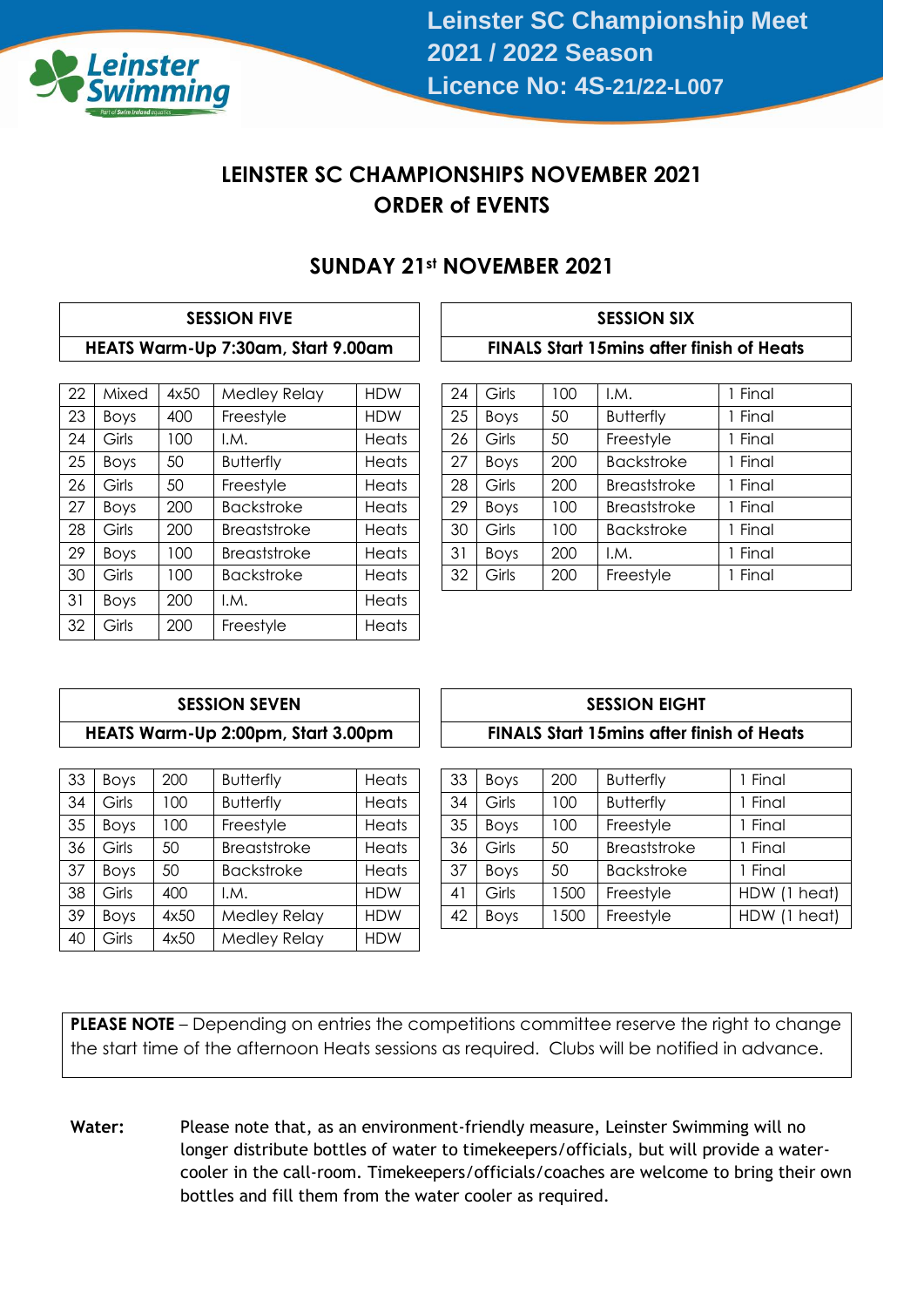

# **Qualifying Times for Leinster SC Championships Nov 2021 Short Course Times**

|               | <b>Boys</b>        |                     | Girls              |                        |
|---------------|--------------------|---------------------|--------------------|------------------------|
|               | Youth              | <b>Senior</b>       | Youth<br>$13 - 15$ | <b>Senior</b><br>$16+$ |
| <b>YOB</b>    | 13-16<br>2005-2008 | $17+$<br>$< = 2004$ | 2006-2008          | $<=$ 2005              |
|               | 00:28.70           | 00:25.20            | 00:31.20           | 00:30.20               |
| <b>50FC</b>   |                    |                     |                    |                        |
| <b>100FC</b>  | 01:00.40           | 00:56.40            | 01:08.40           | 01:05.40               |
| <b>200FC</b>  | 02:17.80           | 02:06.80            | 02:28.80           | 02:22.80               |
| <b>400FC</b>  | 04:53.60           | 04:43.60            | 05:19.60           | 05:05.60               |
| <b>800FC</b>  | 10:02.20           | 09:37.20            | 10:52.20           | 10:27.20               |
| <b>1500FC</b> | 19:36.00           | 18:58.00            | 20:35.00           | 19:48.00               |
| <b>50BC</b>   | 00:31.40           | 00:30.40            | 00:35.40           | 00:34.40               |
| 100BC         | 01:13.80           | 01:08.80            | 01:18.80           | 01:15.80               |
| <b>200BC</b>  | 02:40.60           | 02:27.60            | 02:51.60           | 02:44.60               |
| <b>50BS</b>   | 00:34.00           | 00:33.00            | 00:39.00           | 00:38.00               |
| 100BS         | 01:25.00           | 01:16.00            | 01:32.00           | 01:26.00               |
| <b>200BS</b>  | 03:04.00           | 02:46.00            | 03:15.00           | 03:07.00               |
| <b>50BF</b>   | 00:29.30           | 00:28.30            | 00:32.30           | 00:31.30               |
| <b>100BF</b>  | 01:11.60           | 01:05.60            | 01:18.60           | 01:13.60               |
| <b>200BF</b>  | 02:38.20           | 02:27.20            | 03:01.20           | 02:49.20               |
| 100IM         | 01:14.40           | 01:10.90            | 01:18.40           | 01:15.40               |
| <b>200IM</b>  | 02:39.80           | 02:26.80            | 02:50.80           | 02:42.80               |
| 400IM         | 05:32.60           | 05:18.60            | 06:09.60           | 05:56.60               |